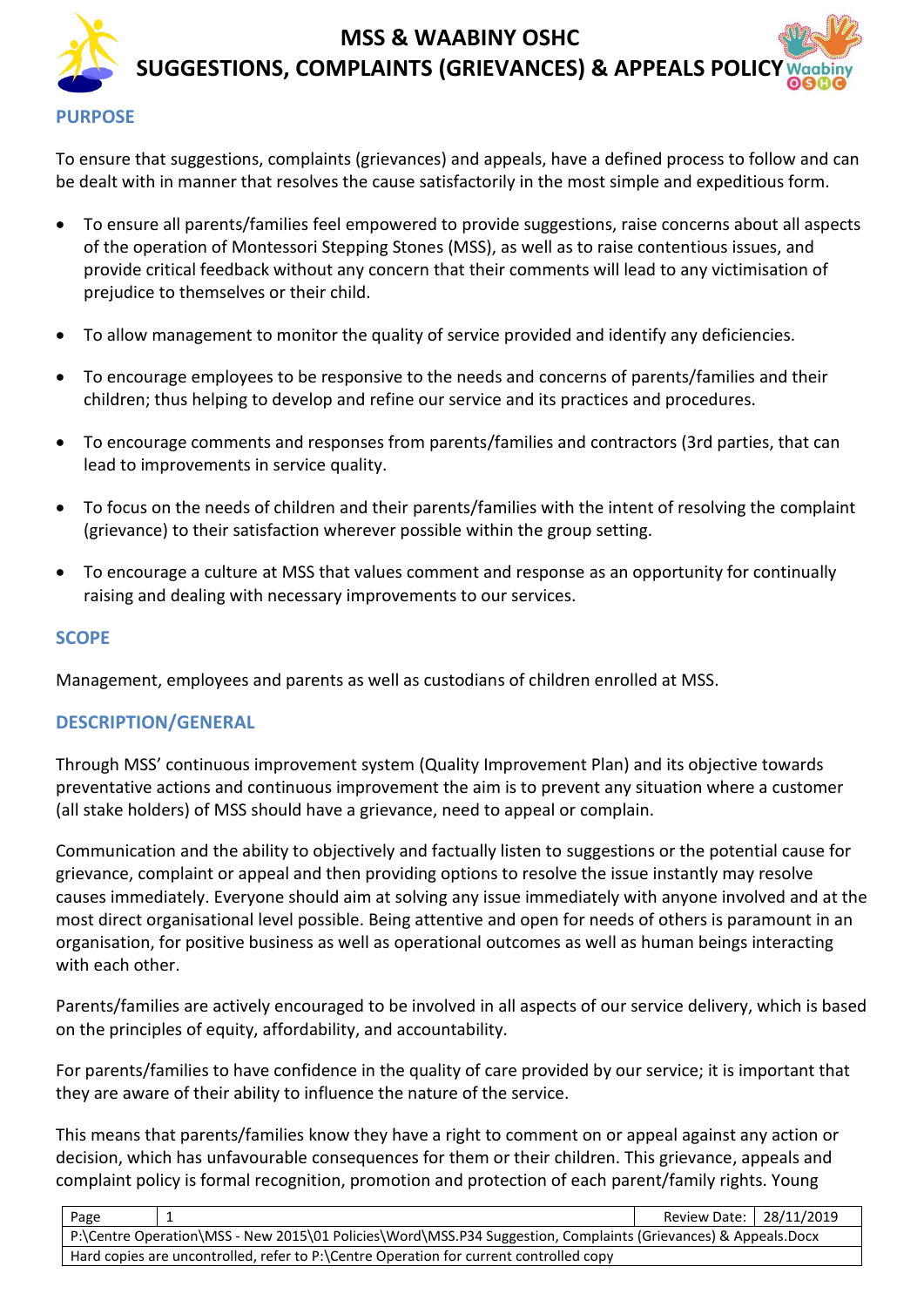

children often react poorly to changing their child care services, causing upset disruption and concern for parents. Hence, it is important that parents have a viable alternative to dealing with problems that arise with their child's care and education, without having to move their child to another centre.

Each parent/family has a right to a positive response from MSS, to meet the parents/families particular needs.

### **DEFINITIONS/PRINCIPLES/STRATEGIES**

In all cases, upon receipt of notification of a suggestion, grievance, appeal or complaint, the educator/employee involved will inform management as soon as is practical. **In no circumstances will any individual employee make a decision in a suggestion, an appeal or grievance matter without consultation with management.**

If the grievance relates to a customer, the immediate MSS employee is the first point of contact. If this is not possible the individual must inform management as soon as is practical.

#### **Management will:**

- Encourage employees to identify parent/family concerns and ensure such concerns are addressed at the earliest opportunity
- Establish unbiased centre procedures to reduce any potential power inequities between parents/families and our service
- Ensure that parents/families are not treated unfairly or that the service(s) will be withheld if they raise a concern, grievance or complaint
- Deal with all grievances promptly and keep the complainant well informed of progress toward the resolution of the grievance
- Protect the rights of employee relating to any grievance, and ensure all outcomes will be based on the principles of natural justice. Ensure all processes and procedures adopted are clear, transparent and fully explained to all concerned.
- Maintain privacy and confidentiality to the maximum extent possible and assure parents/families and employees of this
- Give parents/families written information concerning the Suggestion, Grievance, Appeals and Complaints Policy at enrolment, and explain the policy to parents/families in a positive welcoming manner
- Ensure information about grievances is given on a regular basis, as parents/families may not remember all information given during the busy enrolment period
- Keep a register of all grievances received, detailing action taken to address the matter, who was involved and the outcome

| Page                                                                                                           |  | Review Date:   28/11/2019 |  |  |
|----------------------------------------------------------------------------------------------------------------|--|---------------------------|--|--|
| P:\Centre Operation\MSS - New 2015\01 Policies\Word\MSS.P34 Suggestion, Complaints (Grievances) & Appeals.Docx |  |                           |  |  |
| Hard copies are uncontrolled, refer to P:\Centre Operation for current controlled copy                         |  |                           |  |  |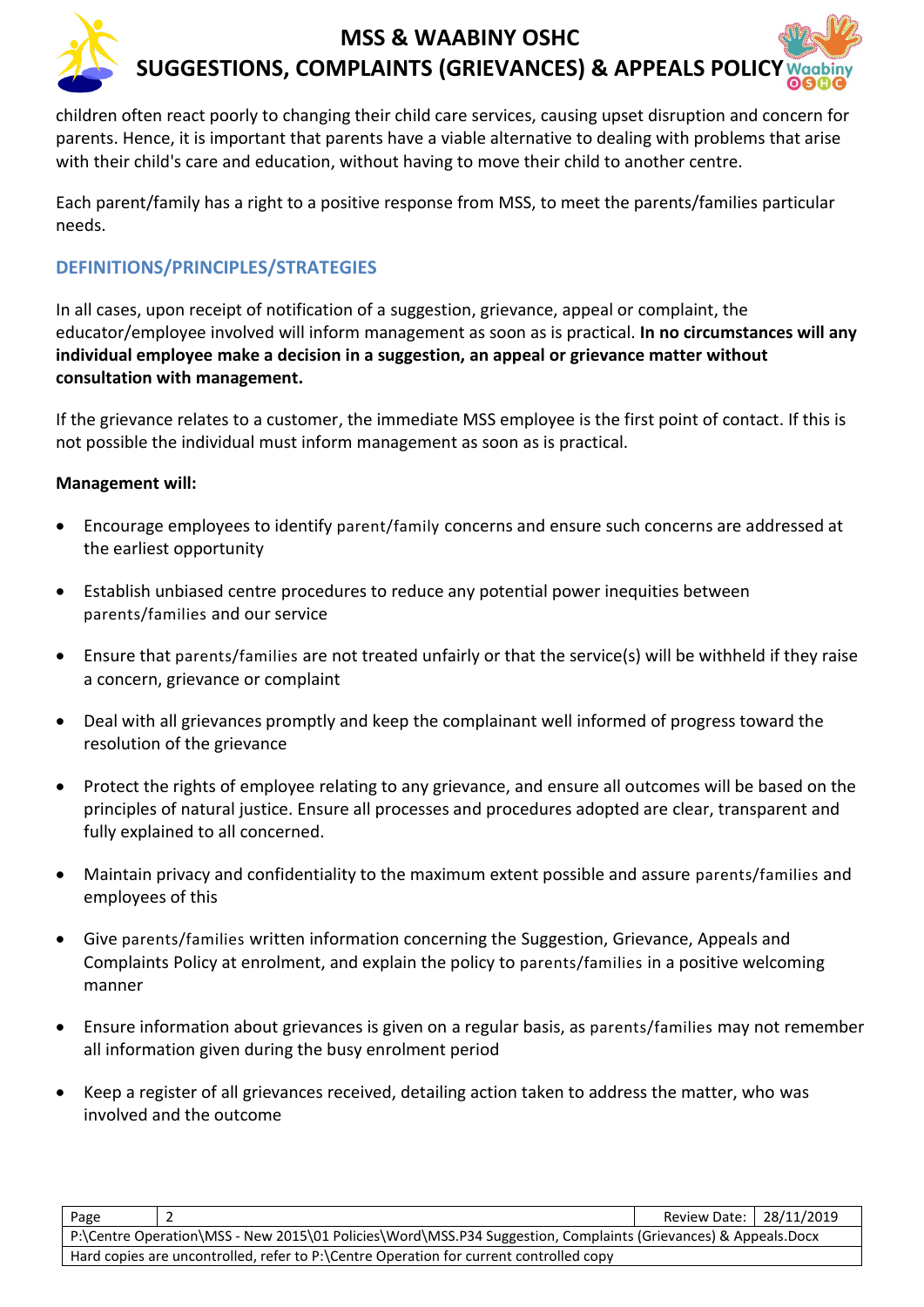### **MSS & WAABINY OSHC SUGGESTIONS, COMPLAINTS (GRIEVANCES) & APPEALS POLICY**

#### **All employees will:**

- Encourage parents/families to feel comfortable about making suggestions, raising concerns, by being open and positive in response
- Ensure any such suggestions, concerns raised with them are addressed at the earliest opportunity, whether they concern the employee personally or not
- Respond in a positive manner when a parent/family member has chosen to approach an educator/employee with a concern about another employee. Treat the matter with the utmost confidentiality, and raise the matter with management, as you feel appropriate.

If the grievance is against management, the employee may raise the matter with the nominated supervisor. Where a grievance raised by a parent/family member has been resolved, inform management of the success of that process.

Where you are uncertain about how to deal with a grievance raised by a parent/family member, you should seek support and assistance from either the nominated supervisor or management.

Where you are unable to deal with a grievance raised by a parent/family member, or where the grievance issue is outside your control, you should seek support or assistance from management. Maintain privacy and confidentiality for parents/families, children and other employees to the maximum extent possible. Parents/families will be encouraged by all employees to follow the following procedure:

- Parents/families are asked to raise all grievances at service-level first. This will give those most closely involved an opportunity to address any issues in the light of a detailed awareness of the everyday issues faced at the centre and a detailed knowledge of the parents/families and child.
- Parents/families are asked to remain aware that at any stage of a suggestion, grievance/appeal/complaint procedure, they may ask any other person to act as an agent, support, adviser or intermediary on their behalf. If appropriate, and parents/families feel comfortable doing so, the parents/families may approach the employees involved and if needed set a time where the matter can be discussed appropriately. Grievances at this level will normally be resolved by discussion and clarification of the needs or wishes of the parents/families, or by clarification by the employee of the centre procedures or polices.
- If the parent/family member does not wish to speak with the particular employee involved, then they may approach another employee with whom they do feel comfortable. With the parents/families consent, this employee may then approach the original person and explain the grievance.
- The service management or person in charge will subsequently be notified about the grievance and its outcome.

| Page                                                                                                           |  | Review Date: 28/11/2019 |  |
|----------------------------------------------------------------------------------------------------------------|--|-------------------------|--|
| P:\Centre Operation\MSS - New 2015\01 Policies\Word\MSS.P34 Suggestion, Complaints (Grievances) & Appeals.Docx |  |                         |  |
| Hard copies are uncontrolled, refer to P:\Centre Operation for current controlled copy                         |  |                         |  |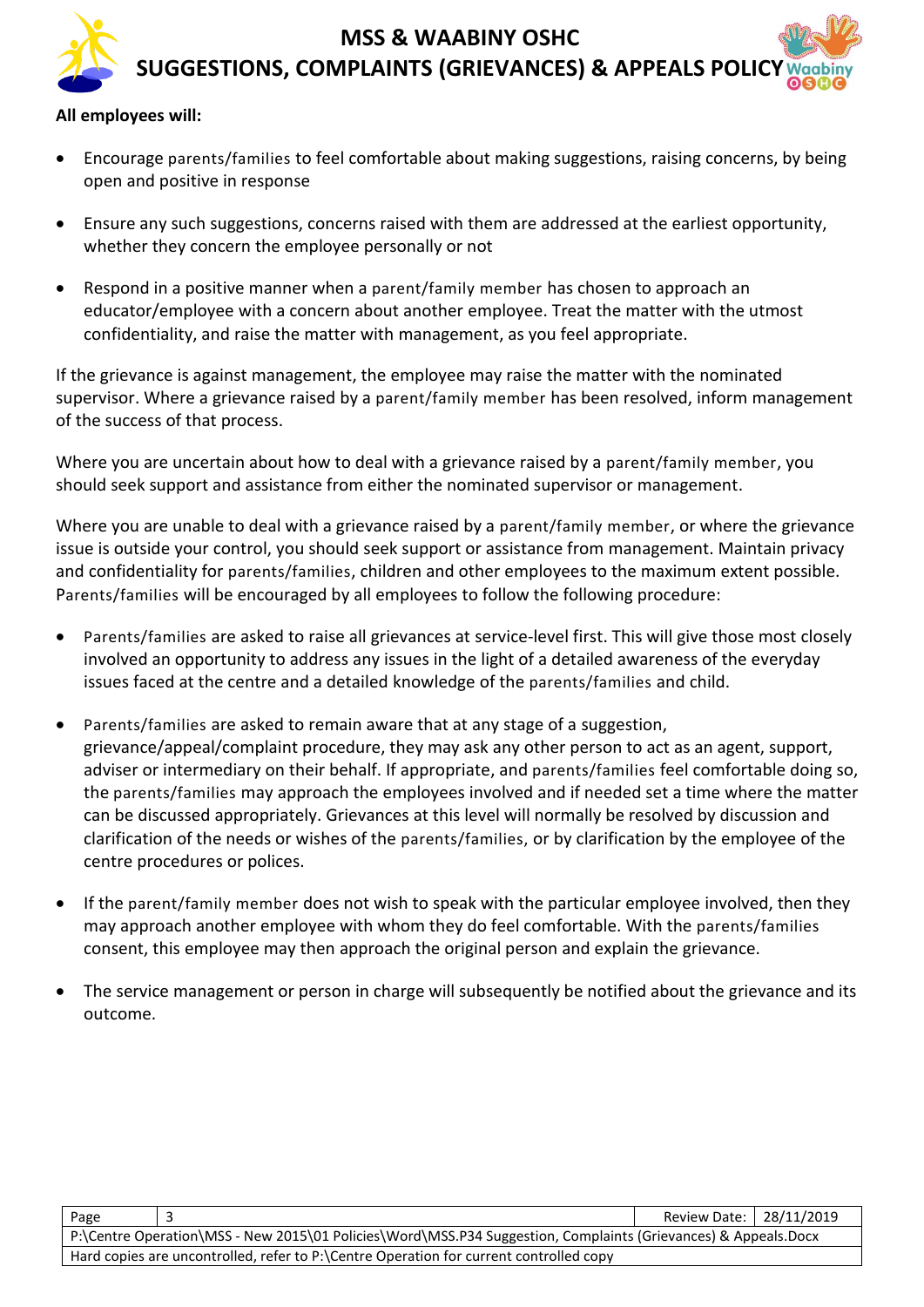# **MSS & WAABINY OSHC SUGGESTIONS, COMPLAINTS (GRIEVANCES) & APPEALS POLICY**

#### **VERBAL PROCEDURE AT CENTRE LEVEL**

The parents/families may raise their suggestions, grievance with the service management, if the previous step does not produce a satisfactory outcome to the parties involved, or if the person concerned feels it is not appropriate.

The service management will research the grievance/situation and work towards reaching a satisfactory outcome for all parties involved. Again, grievances at this level will normally be resolved by discussion and clarification of the needs or wishes of the parents/families, or by clarification by the service management of polices and/or procedures involved.

#### **WRITTEN PROCEDURE AT CENTRE LEVEL**

Any suggestions, grievances or complaints that cannot be dealt with verbally and positively, should be put in writing (email) to the service management. Resolution may also involve the development of new policy or procedures if the matter or point of view raised has not previously arisen or been considered at the centre. Parents/families are asked to raise all suggestion, grievances directly and at service-level first. After exhausting all communication pathways i.e. verbal and/or written, with the appropriate employees/parents at the centre level, parents/families/employees may raise their suggestions or grievance with the nominated supervisor if the previous step does not produce a satisfactory outcome to the parties involved, or if the person concerned feels it is not appropriate.

The nominated supervisor will research the grievance/situation and try to reach a satisfactory outcome for all parties involved. Grievances at this level will not normally be able to be resolved by further discussion and/or clarification since such discussion will have already occurred. Resolution may involve the development of new policy or procedures or the provision of new information or viewpoints to support or explain the centre's existing policies and procedures. If mediation is required then the nominated supervisor will either act as mediator or ensure a mediator acceptable to both parties is available to assist.

#### **OUTSIDE AGENCIES**

If satisfactory resolution could not be met at these levels the issue may be raised at the

#### **Education and Care Regulatory Unit**

Ph: (08) 6551 8333

111 Wellington Street, East Perth, WA 6004

ECRU@communities.wa.gov.au

| Page                                                                                                           |  | Review Date:   28/11/2019 |  |
|----------------------------------------------------------------------------------------------------------------|--|---------------------------|--|
| P:\Centre Operation\MSS - New 2015\01 Policies\Word\MSS.P34 Suggestion, Complaints (Grievances) & Appeals.Docx |  |                           |  |
| Hard copies are uncontrolled, refer to P:\Centre Operation for current controlled copy                         |  |                           |  |